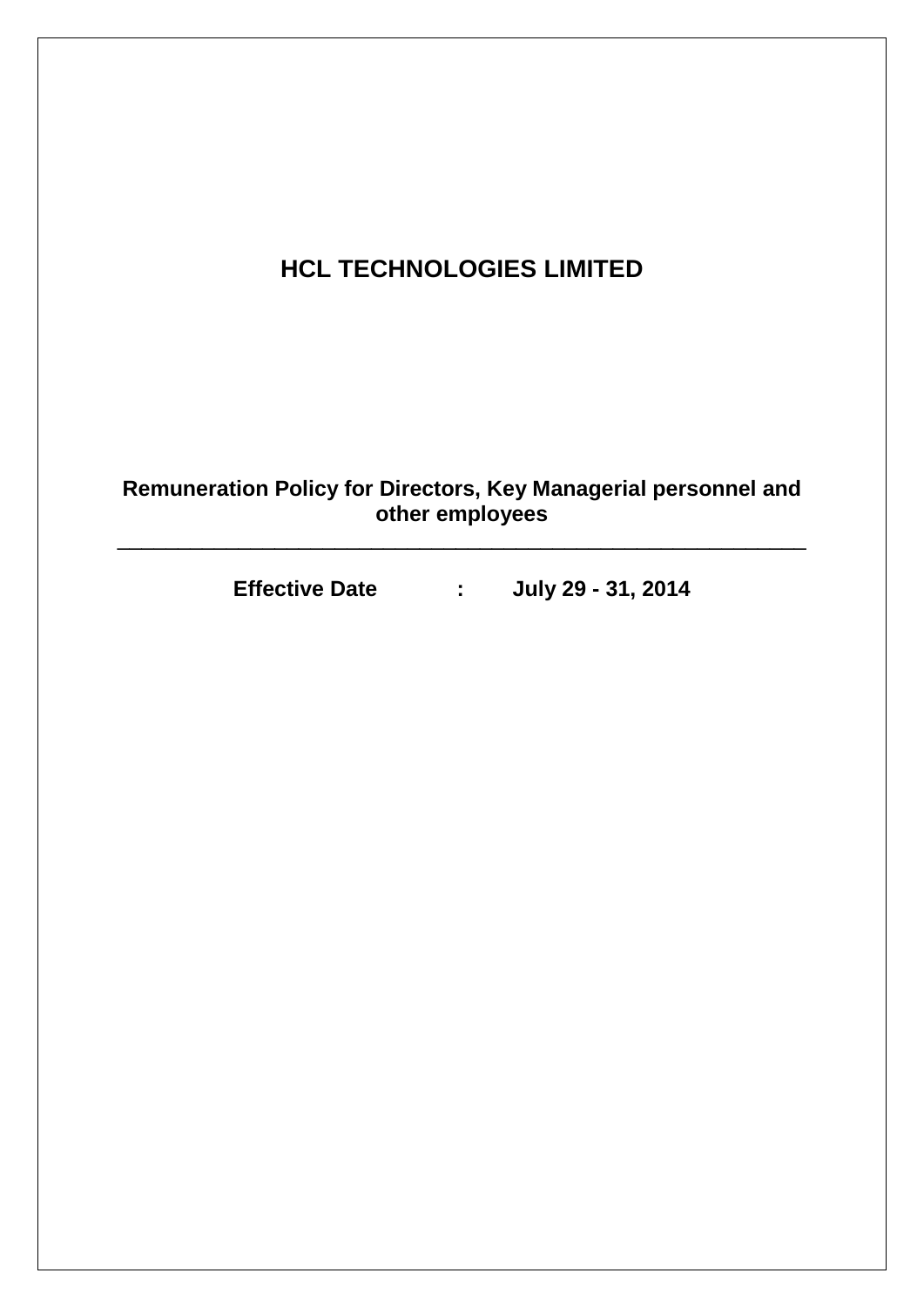### **(I) Scope of the Policy**

The remuneration policy ("Policy") applies to the Directors, Key Managerial personnel and other employees of HCL Technologies Limited. ("Company") and its subsidiaries.

#### **(II) Background**

A transparent, fair and reasonable process for determining the appropriate remuneration at all career levels and roles as prevalent in the Company is required to ensure that the Shareholders remain informed and confident in the management of the Company.

#### **(III) Objective**

The objectives of this policy are:

- a) To create a transparent system of determining the appropriate level of remuneration throughout all career levels and roles of the Company
- b) Motivate the directors, Key Managerial personnel and other employees, to perform to their maximum potential
- c) To reward performance and meritocracy, based on review of achievements on a regular basis and is in consonance and benchmarked with the existing industry practices.
- d) Allow the Company to compete in each relevant employment market;
- e) Provide consistency in remuneration and benefits throughout the Company
- f) Align the performance of the business with the performance of key individuals and teams within the Company.

#### **(IV) Remuneration Policy for Directors**

#### **(a) Executive Directors**

The remuneration of the Executive Directors will be recommended by the Nomination and Remuneration Committee (Committee) to the Board of Directors (Board) and after approval by the Board the same will be put up for the shareholder's approval.

#### **(b) Non-Executive Directors:**

Non-Executive Directors will be paid commission as approved by the Board within the limits approved by the shareholders of the Company. The amount of such commission, taken together for all Non-Executive Directors, will not exceed 1% of the net profits of the Company in a financial year calculated as per the requirements of Section 198 of the Companies Act 2013 (Act). The said commission shall be decided each year by the Board of Directors and distributed amongst the Non-Executive Directors based on their evaluation, and contribution at the Board and certain Committee meetings, as well as the time spent on operational matters other than at meetings.